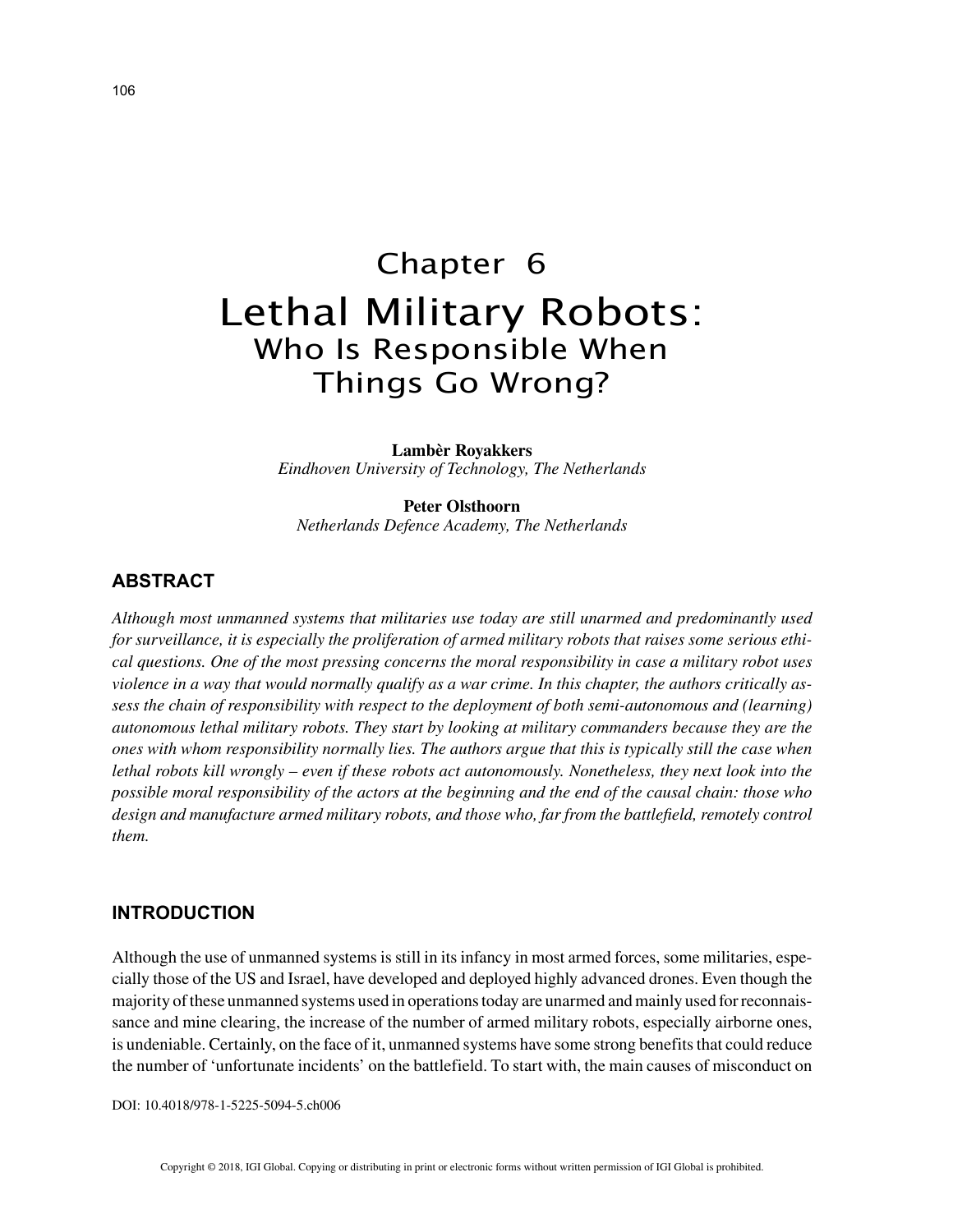#### *Lethal Military Robots*

the battlefield: frustration, boredom, and anger are diminished.<sup>1</sup> What's more, these unmanned systems have no instinct of self-preservation, and are able to hold their fire in critical situations. On the other hand, the use of robots raises some serious ethical questions. For instance, under what circumstances, and to what extent, do we allow robots to act autonomously? What precautions should (and can) we take to prevent robots from running amok? Would the use of military robots not be counterproductive to winning the hearts and minds of occupied populations, or result in more desperate terrorist-tactics given an increasing asymmetry in warfare? (See for an overview Lin, Bekey, and Abney, 2008; Lichocki, Kahn & Billard. 2011; Olsthoorn & Royakkers 2011; Schwarz 2017). A particularly pressing question is what to do when things go wrong: who, if anyone, can be held morally accountable *in reason* for an act of violence that a) involves a military robot; and b) would normally be described as a war crime?

The answer to that latter question depends on the answer to a prior one: when is there reasonable ground to hold an agent morally responsible for a certain outcome in the first place? Following Fischer & Ravizza (1998) on moral responsibility, we will assume here that agents can only in reason be held responsible if they are *moral* agents, that is, persons (or organizations) who have *control* over their behavior and the resulting consequences. This means that agents can be held responsible for a certain decision only insofar as they have been able to make it *in freedom* and *knowingly*. The first term means that it is not reasonable to hold agents responsible for actions or their consequences if they were not coerced or under duress. The second term, 'knowingly,' has an important normative aspect in that it relates to what people should know, or can with reason be expected to know, with respect to the relevant facts surrounding their decision or action.<sup>2</sup>

According to some authors (Asaro, 2007; Sparrow, 2007; Sharkey, 2008), the use of armed military robots makes the attribution of responsibility problematic, as it is not sufficiently clear who can be held responsible for civilian casualties and other collateral damage that result from the use of military robots, whether by mechanical error or failing judgment. Is it the designer/programmer, the field commander, the robot manufacturer, the robot controller/supervisor, or the nation that commissioned the robot? The answer to that question depends on a number of factors. For instance, was the cause a programming error, a malfunctioning, an accident, or intentional misuse? Or did the procedure include a 'man-inthe-loop,' that is, an element of human control, or was the military robot a fully autonomous or even learning machine?

As to that last question, this paper distinguishes between semi-autonomous robots, autonomous (but non-learning) robots, and learning robots. To start with the latter, learning robots are able to develop new behavioral patterns without human intervention; these robots are able to go beyond the parameters they left the factory with, as the robot itself can change them in its interaction with the operating environment (Matthias, 2004). An example is a system that was developed for the automatic diagnosis of lung cancer, and which is able to learn to identify cancer cells on the basis of microscope images of specimens of needle biopsies obtained from the bodies of the persons to be diagnosed (Matthias, 2004). More learning systems are in development, and most of them will pose no moral problems. But this would be different in the case of lethal military learning robots: seeing that it will often be impossible to predict the future behavior of these robots, it is hard to see how one could have sufficient *control* over their actions, which in its turn makes it difficult to determine who can be held responsible with reason.

Autonomous robots are robots that are based on conclusions derived from gathered information and preprogrammed constraints, and are capable of independently selecting and engaging targets (Crootof 2015). This in contrast to semi-autonomous robots where a human must take some affirmative action before a specific target is elected or engaged, that is, they require a 'man-in-the-loop.' This means that